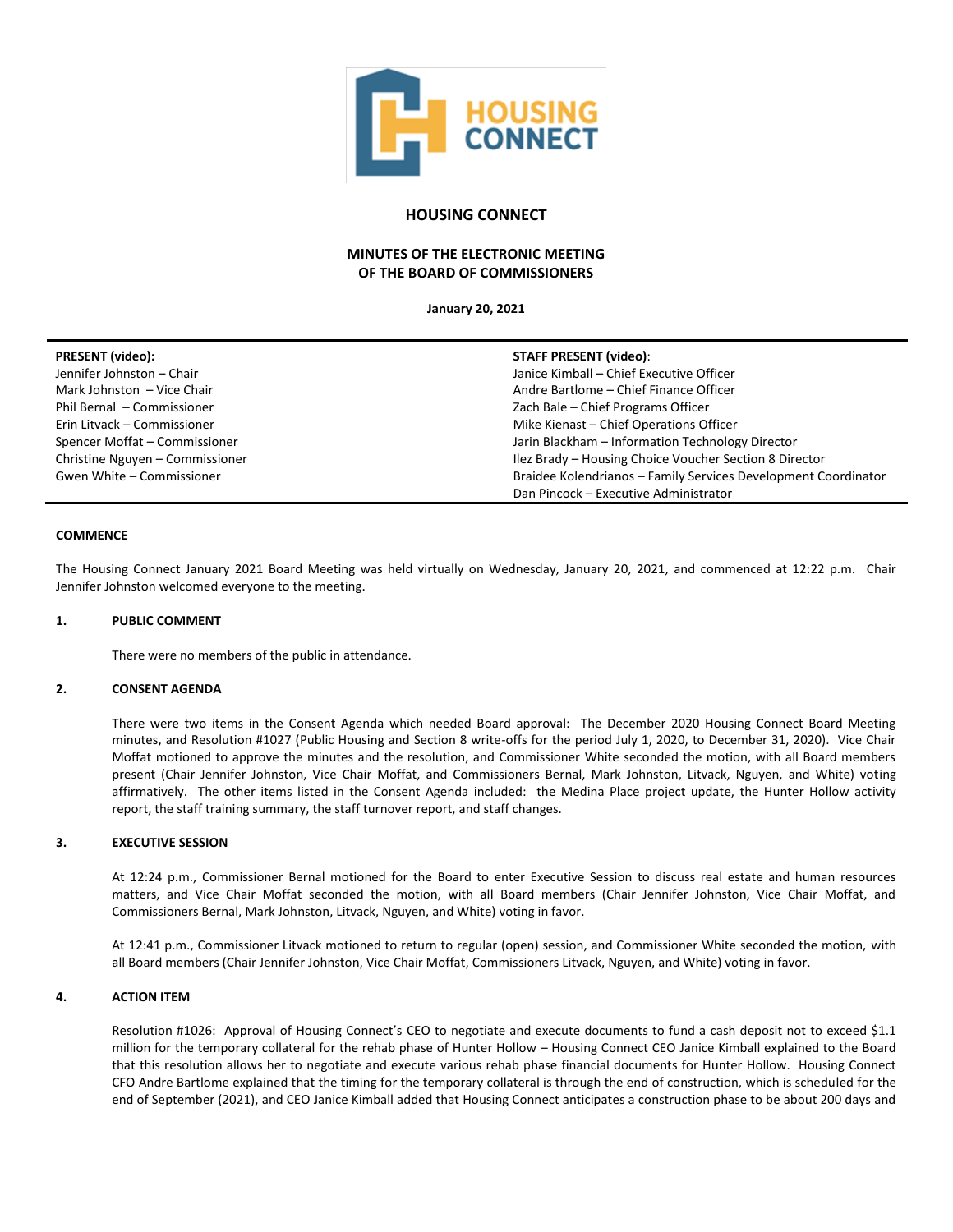that the agency is planning on submitting a tax credit application in September. Commissioner Mark Johnston motioned to approve the resolution, and Commissioner Nguyen seconded the motion. All Board members present (Chair Jennifer Johnston, Vice Chair Moffat, and Commissioners Bernal, Mark Johnston, Litvack, Nguyen, and White) voted affirmatively, and Resolution #1026 was approved.

## **5. CEO's REPORT**

Housing Connect CEO Janice Kimball provided the following real estate updates:

- Hunter Hollow: This property is close to being able to close with HUD. The agency anticipates the closing to take place in the next 60 to 90 days.

- Sunset Gardens: The property was awarded 9% tax credits, but they were for the year 2020, which means the window for using them is 1/3 less (2 years instead of 3 years). Housing Connect is vetting whether it will be possible to use them, given the complexity of HUD requirements and tax credits. In the meantime, the agency is sending out a Request for Proposals (RFP) for an owner's representative to oversee the construction. Housing Connect needs to come up with a timeline to make sure that everything that needs to be done on the HUD side will allow the agency to meet the demands of the construction and the tenant relocation.

- 45th South: This property is coming along nicely. Housing Connect has a purchase addendum through June 2021. The key issues will be around how the negotiations with Murray City and UTA go. This is still being worked out.

- Real Estate Development Director position: The agency has determined that it does need to fill that position. A job description has been drafted, and Housing Connect will start right recruiting right away. In the interim, however, the organization is considering increasing the use of consultants and bringing on a development partner for the 45th South property.

Housing Connect CEO Janice Kimball also provided other updates:

- Moving To Work (MTW): HUD released its application notification for MTW Cohorts 3 and 4. Housing Connect is interested in Cohort 4, which is a research model that would look at ways to work with landlords in the Section 8 program and how to increase housing through better partnerships with landlords. The organization will vet this cohort internally, but it will probably submit a placeholder application.

- VASH voucher audit: HUD's Office of Inspector General (OIG) has informed the agency that it is planning to review all housing authorities that received VASH vouchers during the period October 1, 2014, to December 31, 2020, which includes Housing Connect.

- Programs funding: There is an overall increase across the board for public housing and Section 8 funding from the federal government. In addition, homeless funding through the Continuum of Care (CoC) program will be renewed for 2021 (there is no need to apply).

- Gregson Apartments ownership (unwinding of tax credits): Housing Connect COO Mike Kienast was able to work with the agency's equity partner and the lawyer to unwind the tax credits, and Housing Connect is now the sole owner of the Gregson Apartments. Since December 2019, COO Mike Kienast has worked with the organization's legal counsel and the Accounting Department, and Housing Connect has managed to close out the Frontier, Villa Charmant, and Gregson properties. Housing Connect has no non-active tax credit properties which are lingering.

- Coat donation: There was a donation of 200 children's coats through Operation WARM.

- Complaint received: Housing Connect recently received a complaint from a contractor it had been working with. The contractor indicated its dissatisfaction with Housing Connect's pay schedule. Housing Connect is looking into the matter to determine what was the cause of those delays in payment. CEO Janice Kimball indicated that the project was quite complex with three different condos, two different partners, changes in key staff, and COVID. CEO Kimball indicated that she would like to have a letter from the Board and herself acknowledging the concerns and outlining what the agency found and how it plans to do better going forward. The Board urged her to reach out to the contractor with a phone call ("executive to executive") to acknowledge the complaint and to let the contractor know of Housing Connect's concern and that the agency is looking into the circumstances behind the situation.

# **6. COMMISSIONERS INPUT**

Commissioner Mark Johnston mentioned that there was a lot of money (\$25 billion) to be used for emergency rental assistance. CEO Janice Kimball added that the State of Utah originally made a decision not to assist Section 8 voucher holders because they thought that the vouchers would take care of those households. She explained that there had been subsequent conversations with the State that there are some Section 8 households where there may be fees attached to the unit or where the voucher holders may be paying more than 30% of their income towards rent. As a result, going forward, the State will change that. Commissioner Mark Johnston also informed the Board that unused ESG funds (Corona-virus money) could be redirected to homelessness prevention, which could help with some of the eviction issues.